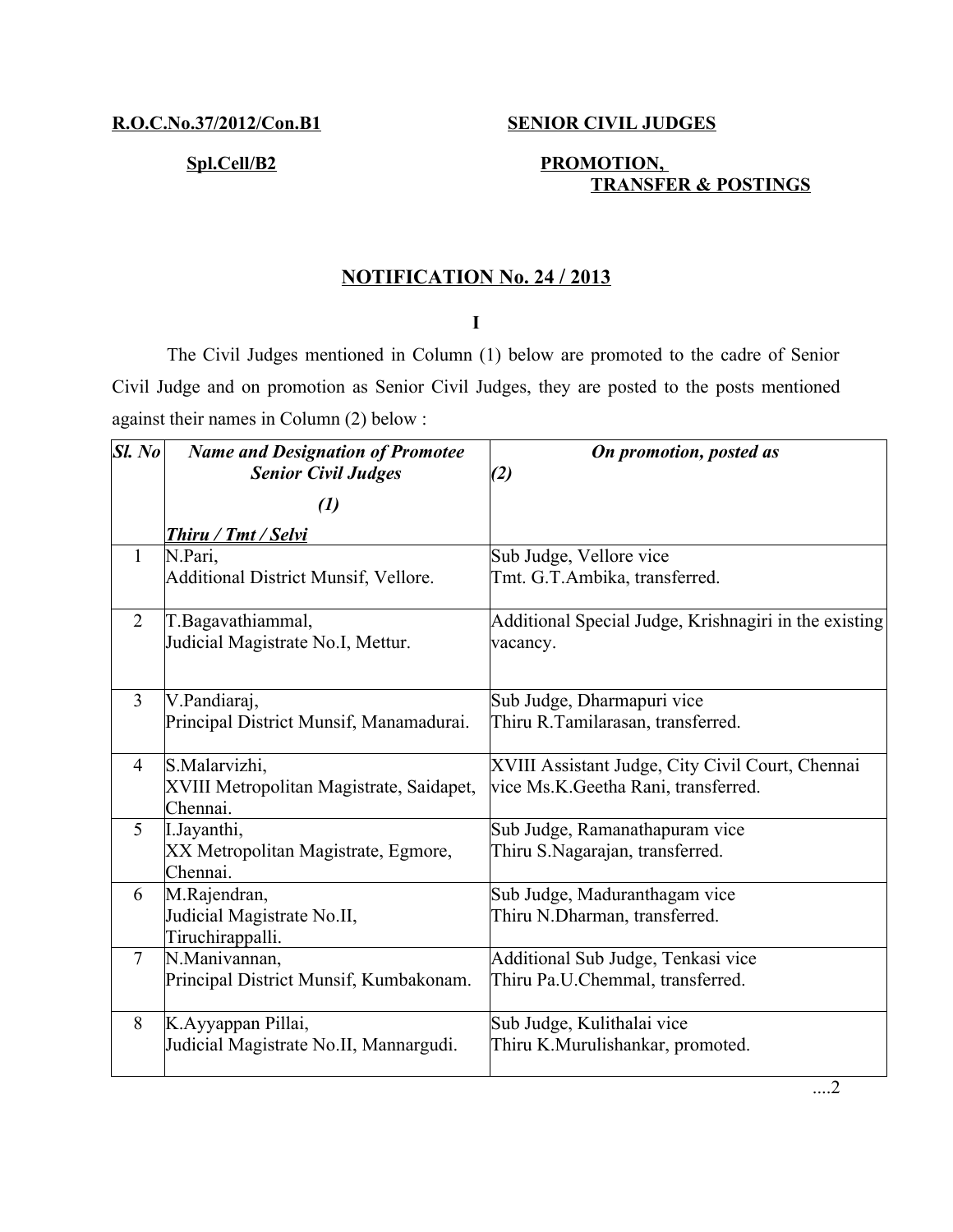-2-

**II**

The Senior Civil Judges mentioned in Column (1) below are transferred and posted to the posts noted against their names in Column (2) below :

| $SL$ No        | <b>Name and Designation</b>                | <b>Transferred and posted as</b>                          |
|----------------|--------------------------------------------|-----------------------------------------------------------|
|                | $\left(1\right)$                           | (2)                                                       |
|                |                                            |                                                           |
|                | Thiru / Tmt / Selvi                        |                                                           |
| $\mathbf{1}$   | J.Justin David,                            | Chief Judicial Magistrate, Tiruvallur                     |
|                | Chief Judicial Magistrate,                 | in the existing vacancy.                                  |
| $\overline{2}$ | Ramanathapuram.                            |                                                           |
|                | G. Malliga,                                | Chief Judicial Magistrate, Erode vice                     |
|                | Judicial Officer/ Chairman,                | Thiru S.Nambirajan, promoted.                             |
|                | <b>Taxation Appeals Tribunal,</b>          |                                                           |
| $\overline{3}$ | Corporation of Madurai, Madurai.           |                                                           |
|                | C.P.M.Chandra,                             | Chief Judicial Magistrate, Namakkal                       |
| $\overline{4}$ | Principal Sub Judge, Tenkasi.              | in the existing vacancy.                                  |
|                | S. Bala Rajamanickam,                      | Chief Judicial Magistrate, Tiruchirappalli vice           |
|                | Chief Judicial Magistrate,                 | Ms.T.V.Thamilselvi, promoted.                             |
| 5              | Thanjavur @ Kumbakonam.<br>P.Mohandass,    |                                                           |
|                | I Assistant Judge,                         | Chief Judicial Magistrate,<br>Thanjavur @ Kumbakonam vice |
|                |                                            | Thiru.S.Balarajamanickam, transferred.                    |
| 6              | City Civil Court, Chennai.<br>N. Dharman,  | Chief Judicial Magistrate, Ramanathapuram vice            |
|                | Sub Judge, Maduranthagam.                  | Thiru J.Justin David, transferred.                        |
| $\tau$         | R. Tamilarasan,                            | Chief Judicial Magistrate, Pudukkottai                    |
|                | Sub Judge, Dharmapurai.                    | in the existing vacancy.                                  |
| 8              | K.T.Stalin Selvaraj,                       | Sub, Judge, Uthamapalayam vice Thiru.A.Leyahath           |
|                | Principal Sub Judge, Tindivanam.           | Ali, transferred.                                         |
| 9              | A.Leyahath Ali,                            | Special Sub Judge, Special Court to                       |
|                | Sub Judge, Uthamapalayam.                  | deal with MCOP Cases, Dindigul vice                       |
|                |                                            | Thiru K.Subramanian, transferred.                         |
| 10             | K.Subramanian,                             | III Additional Sub Judge,                                 |
|                | Special Sub Judge, Special Sub Court to    | Tiruchirappalli vice                                      |
|                | deal with MCOP Cases, Dindigul.            | Thiru R.Navamurthy, transferred.                          |
| 11             | R. Navamurthy,                             | Sub Judge, Ambasamudram vice                              |
|                | III Additional Sub Judge, Tiruchirappalli. | Thiru N.Thirunavukkarasu, transferred.                    |
| 12             | $\overline{\text{N}}$ . Thirunavukkarasu,  | Principal Sub Judge, Tindivanam vice                      |
|                | Sub Judge, Ambasamudram.                   | Thiru K.T.Stalin Selvaraj, transferred.                   |
|                |                                            |                                                           |

....3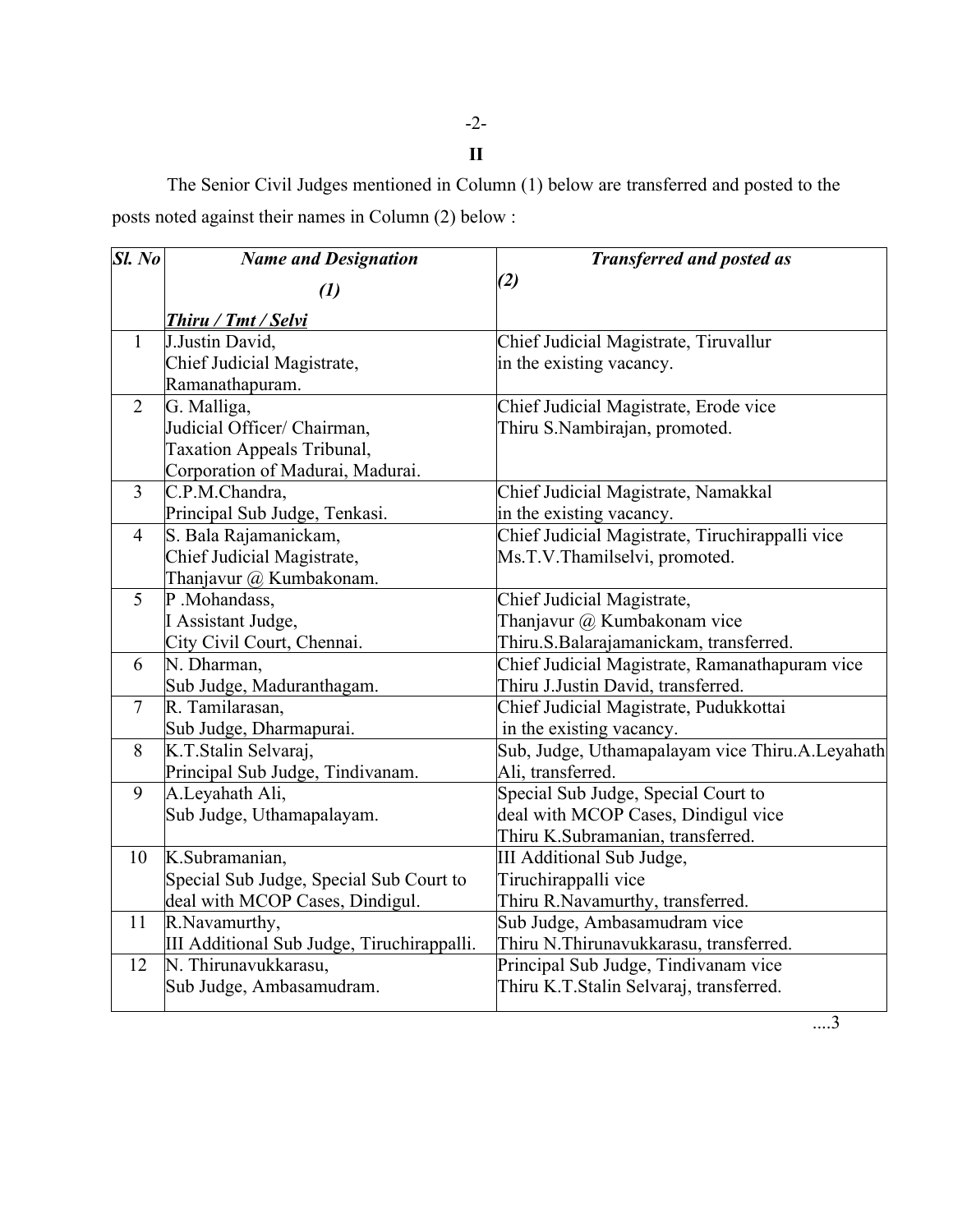| Sl. No | $\left( l\right)$              | (2)                                            |
|--------|--------------------------------|------------------------------------------------|
|        | <b>Thiru / Tmt / Selvi</b>     |                                                |
| 13     | J. Flora,                      | Sub Judge, Mannargudi vice                     |
|        | Deputy Official Assignee,      | Ms. Shanti Chezhian, transferred.              |
|        | High Court, Madras.            |                                                |
| 14     | Pa.U.Chemmal,                  | Principal Sub Judge, Tenkasi                   |
|        | Additional Sub Judge, Tenkasi. | vice Ms.C.P.M.Chandra, transferred.            |
| 15     | G.T.Ambika,                    | XVII Assistant Judge, City Civil Court,        |
|        | Sub Judge, Vellore.            | Chennai vice Thiru R.Naraja, transferred.      |
| 16     | K.Geetha Rani,                 | XVI Assistant Judge, City Civil Court, Chennai |
|        | XVIII Assistant Judge,         | vice Thiru S.Muruganantham, transferred.       |
|        | City Civil Court, Chennai.     |                                                |
| 17     | R.Naraja,                      | XV Assistant Judge,                            |
|        | XVII Assistant Judge,          | City Civil Court, Chennai vice                 |
|        | City Civil Court, Chennai.     | Thiru P.Velmurugan, transferred.               |
| 18     | S.Muruganantham,               | XIV Assistant Judge,                           |
|        | XVI Assistant Judge,           | City Civil Court, Chennai vice                 |
|        | City Civil Court, Chennai.     | Ms.T.Indirani, transferred.                    |
| 19     | P.Velmurugan,                  | XIII Assistant Judge,                          |
|        | XV Assistant Judge,            | City Civil Court, Chennai vice                 |
|        | City Civil Court, Chennai.     | Thiru P.Saravanan, transferred.                |
| 20     | T.Indirani,                    | XII Assistant Judge,                           |
|        | XIV Assistant Judge,           | City Civil Court, Chennai vice                 |
|        | City Civil Court, Chennai.     | Thiru S.Purushothaman, transferred.            |
| 21     | P.Saravanan,                   | XI Assistant Judge,                            |
|        | XIII Assistant Judge,          | City Civil Court, Chennai vice                 |
|        | City Civil Court, Chennai.     | Thiru G.Kumanan, transferred.                  |
| 22     | S.Purushothaman,               | X Assistant Judge,                             |
|        | XII Assistant Judge,           | City Civil Court, Chennai vice                 |
|        | City Civil Court, Chennai.     | Thiru N. Vijayakanth, transferred.             |
| 23     | G.Kumanan,                     | IX Assistant Judge,                            |
|        | XI Assistant Judge,            | City Civil Court, Chennai vice                 |
|        | City Civil Court, Chennai.     | Ms.K.Lakshmikantham, transferred.              |
| 24     | N. Vijayakanth,                | VIII Assistant Judge,                          |
|        | X Assistant Judge,             | City Civil Court, Chennai vice                 |
|        | City Civil Court, Chennai.     | Thiru S.Natarajan, transferred.                |
| 25     | K.Lakshmikantham,              | VII Assistant Judge,                           |
|        | IX Assistant Judge,            | City Civil Court, Chennai vice                 |
|        | City Civil Court, Chennai.     | Ms.A.Balkis, transferred.                      |